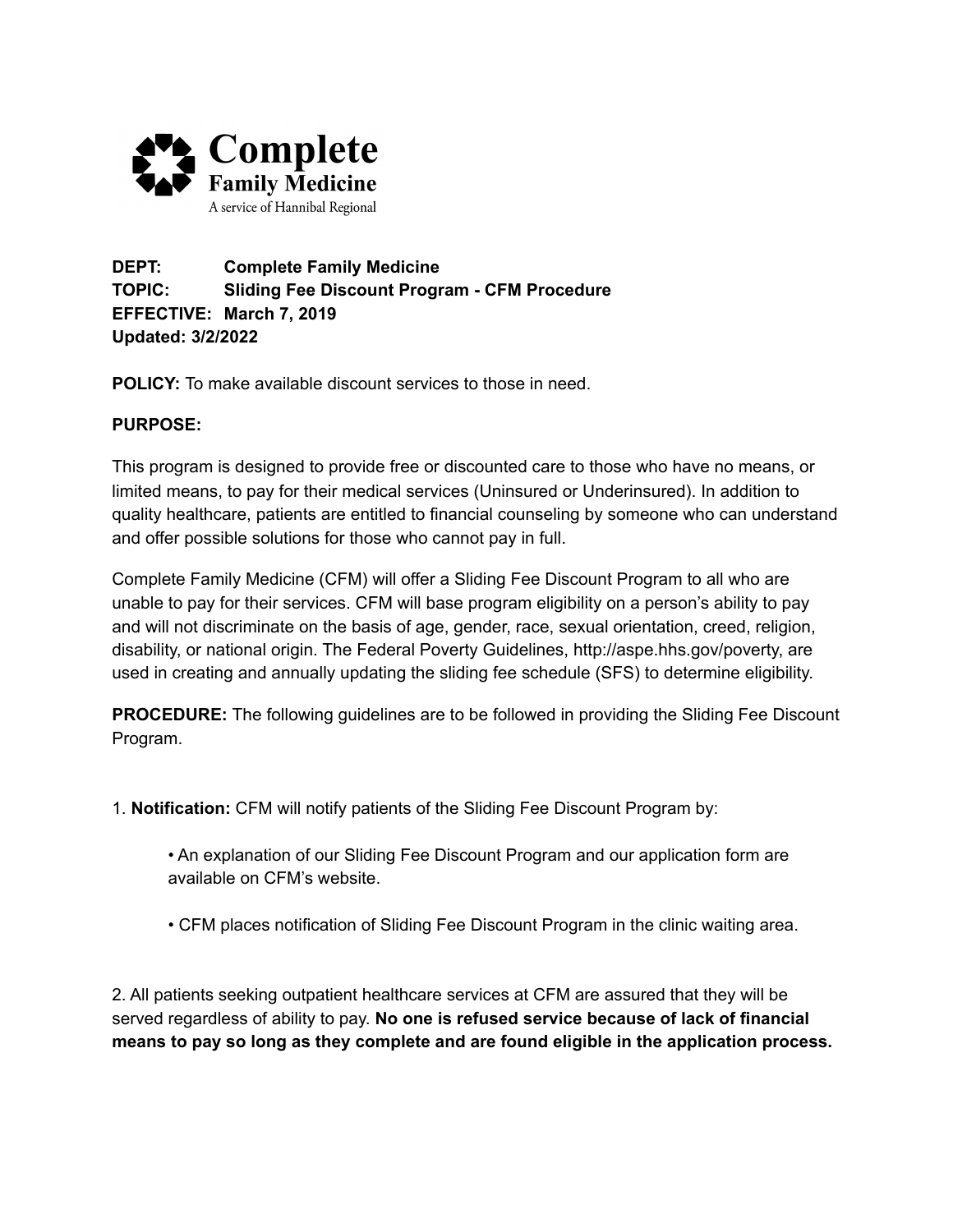3. **Request for discount:** Requests for discounted services may be made by patients, family members, social services staff or others who are aware of existing financial hardship. The Sliding Fee Discount Program will only be made available for outpatient clinic visit charges (provider's professional charge, routine in-house laboratory, and routine imaging services only), but not those services, supplies or equipment that are purchased from outside, including but not limited to, outside reference laboratory testing, drugs, and other such services. Discounted services would apply effective the date of application approval going forward.

Information and forms can be obtained from any CFM Billing Window, Welcome Desk, or Check-In Window.

4. **Administration:** The Sliding Fee Discount Program procedure will be administered through the Billing Coordinator or his/her designee. Information about the Sliding Fee Discount Program policy and procedure will be provided and assistance offered for completion of the application. Dignity and confidentiality will be respected for all who seek and/or are provided charitable services.

5. **Completion of Application:** The patient/responsible party must complete the Sliding Fee Discount Program application in its entirety. By signing the Sliding Fee Discount Program application, persons authorize CFM access in confirming income as disclosed on the application form. Providing false information on a Sliding Fee Discount Program application will result in all Sliding Fee Discount Program discounts being revoked and the full balance of the account(s) restored and payable immediately. All efforts will be made to collect these outstanding balances.

**Initial Application:** If an application is unable to be processed due to the need for additional information, the applicant has two weeks from the date of notification to supply the necessary information without having the date on their application adjusted. If a patient does not provide the requested information within the two week time period, their application will be re-dated to the date on which they supply the requested information. Any accounts turned over for collection as a result of the patient's delay in providing information will not be considered for the Sliding Fee Discount Program.

**Renewal Applications:** A patient who receives discounted services under this policy is required to submit an updated application every 12 months or if their financial situation changes. Failure to meet the annual financial information requirement may result in the patient no longer being eligible for the Sliding Fee Discount Program. It is solely the patient's responsibility to reapply for the Sliding Fee Discount Program. If a patient does not submit the renewal information, they are no longer eligible for the discounted services.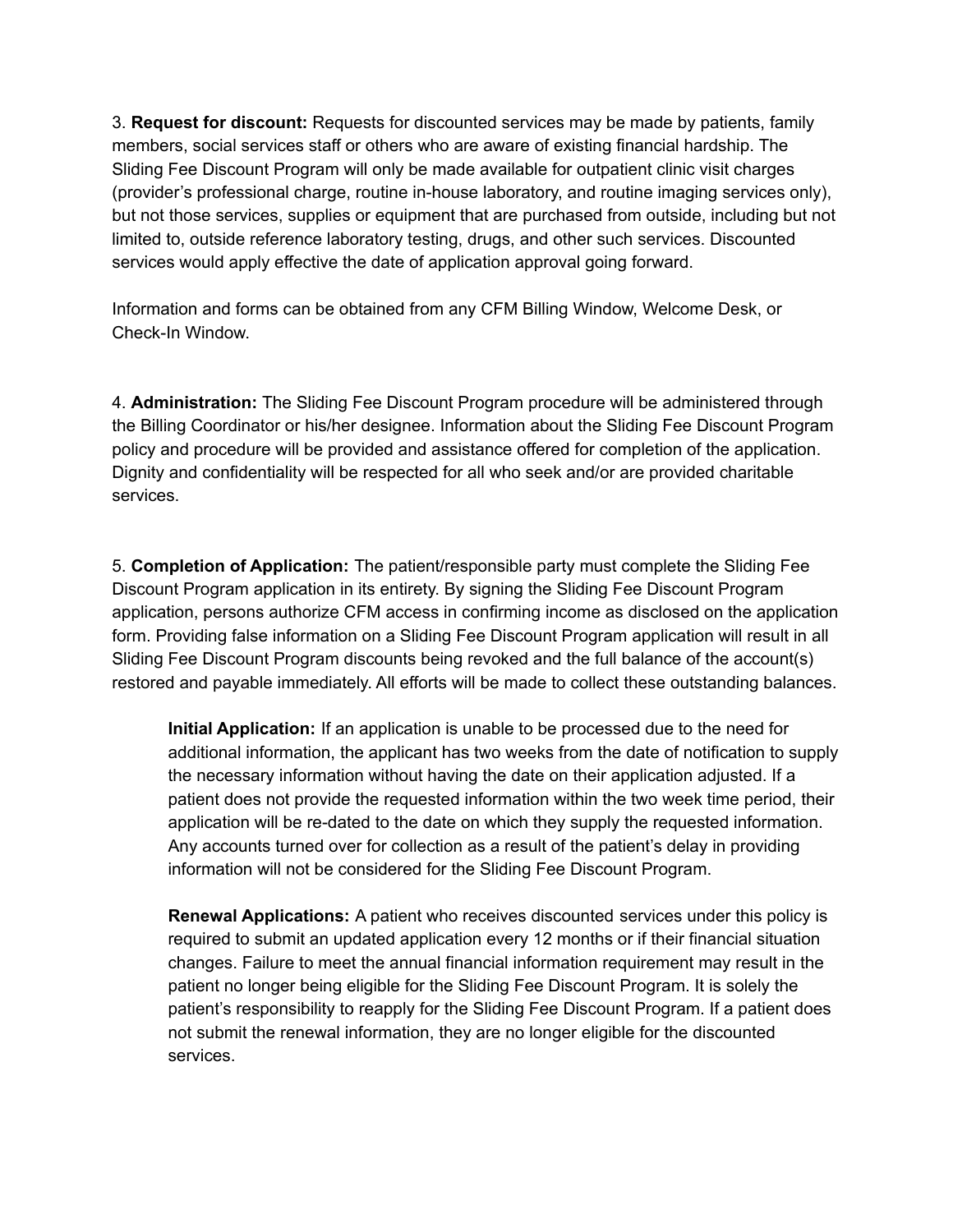7. **Eligibility:** Discounts will be based on household income and family size only. CFM defines a **Family** as head of household, spouse, and dependent children.

8. **Income includes:** earnings, unemployment compensation, workers' compensation, Social Security, Supplemental Security Income, public assistance, veterans' payments, survivor benefits, pension or retirement income, interest, dividends, rents, royalties, income from estates, trusts, educational assistance, alimony, child support, assistance from outside the household, and other miscellaneous sources. *Noncash benefits (such as food stamps and housing subsidies) do not count.*

9. **Income verification:** Applicants must provide the following: prior year W-2 or 1099,last two monthly bank statements, and the two most recent pay stubs. Self-employed individuals will be required to submit in writing details of the most recent three months of income and expenses for the business. Adequate information must be made available to determine eligibility for the program.

**Self-declaration of Income** may only be used in special circumstances. Specific examples include participants who are homeless. Patients who are unable to provide written verification must provide a signed statement of income, and why he/she is unable to provide independent verification. This statement will be presented to CFM's Billing Coordinator or his/her designee for review and final determination as to the sliding fee percentage. Self-declared patients will be responsible for 100% of their charges until management determines the appropriate category.

10. **Discounts:** Those with incomes at or below 100% of poverty will receive a full 100% discount towards their bill. Those with incomes above 100% of poverty, but at or below 200% of poverty, will be charged according to the attached sliding fee schedule. The sliding fee schedule will be updated during the first quarter of every calendar year with the latest federal poverty guidelines, http://aspe.hhs.gov/poverty.

11. **Nominal Fee:** Patients receiving a full discount will be assessed a \$15 nominal charge per visit. However, patients will not be denied services due to an inability to pay. The nominal fee is not a threshold for receiving care and thus, is not a minimum fee or co-payment.

12. **Waiving of Charges:** In certain situations, patients may not be able to pay the nominal or discount fee. Waiving of charges may only be used in special circumstances and must be approved by CFM Billing Coordinator or his/her designee. Any waiving of charges should be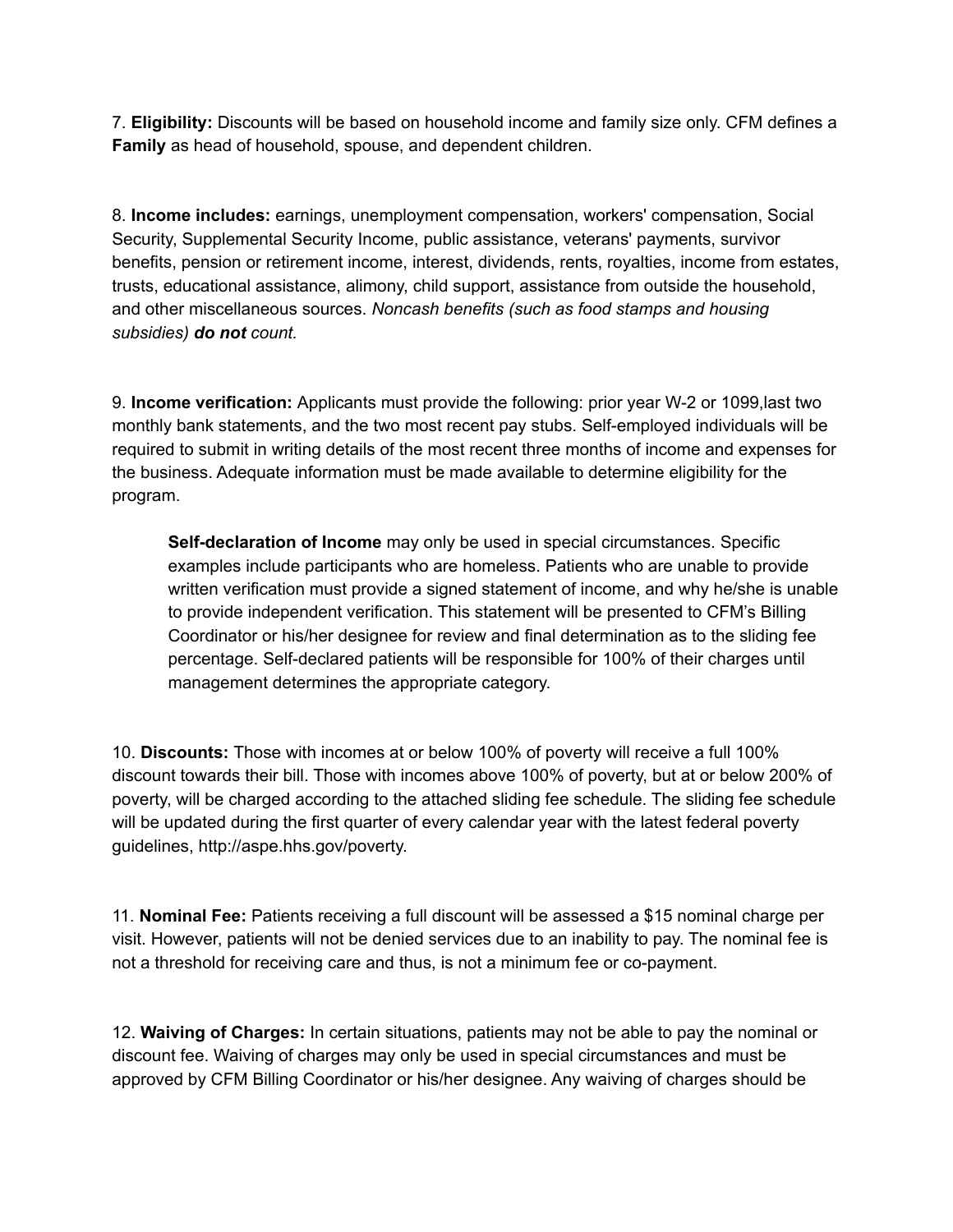documented in the patient's file along with an explanation (e.g., ability to pay, good will, health promotion event).

13. **Applicant notification:** The Sliding Fee Discount Program determination will be provided to the applicant(s) in writing, and will include the percentage of Sliding Fee Discount Program write off, or, if applicable, the reason for denial. If the application is approved for less than a 100% discount or denied, the patient and/or responsible party must immediately establish payment arrangements with CFM. The applicant has the option to reapply after 12 months have expired or anytime there has been a significant change in family income.

14. **Refusal to Pay:** If a patient verbally expresses an unwillingness to pay or vacates the premises without paying for services, the patient will be contacted in writing regarding their payment obligations. If the patient is not on the sliding fee schedule, the patient will be notified of the sliding fee application. If the patient does not make an effort to pay or fails to respond within 60 days, this constitutes refusal to pay. At this point in time, CFM can explore options not limited to but including offering the patient a payment plan, waiving of charges, or referring for patient collections efforts.

15. **Record keeping:** Information related to Sliding Fee Discount Program decisions will be maintained and preserved in a centralized confidential file located in the CFM Billing Coordinator's office, in an effort to preserve the dignity of those receiving free or discounted care.

a. Applicants that have been approved for the Sliding Fee Discount Program will be tracked by CFM noting names of applicants, dates of coverage and percentage of coverage.

b. The CFM Billing Coordinator will maintain an additional monthly log identifying Sliding Fee Discount Program recipients and dollar amounts. Denials will also be logged.

16. **Policy and procedure review:** Annually, the amount of Sliding Fee Discount Program provided will be reviewed by Hannibal Regional Healthcare System's VP of Finance. The SFS will be updated based on the current Federal Poverty Guidelines. Pertinent information comparing amount budgeted and actual community care provided shall serve as a guideline for future planning. This will also serve as a discussion base for reviewing possible changes in our policy and procedures and for examining institutional practices which may serve as barriers preventing eligible patients from having access to our community care provisions.